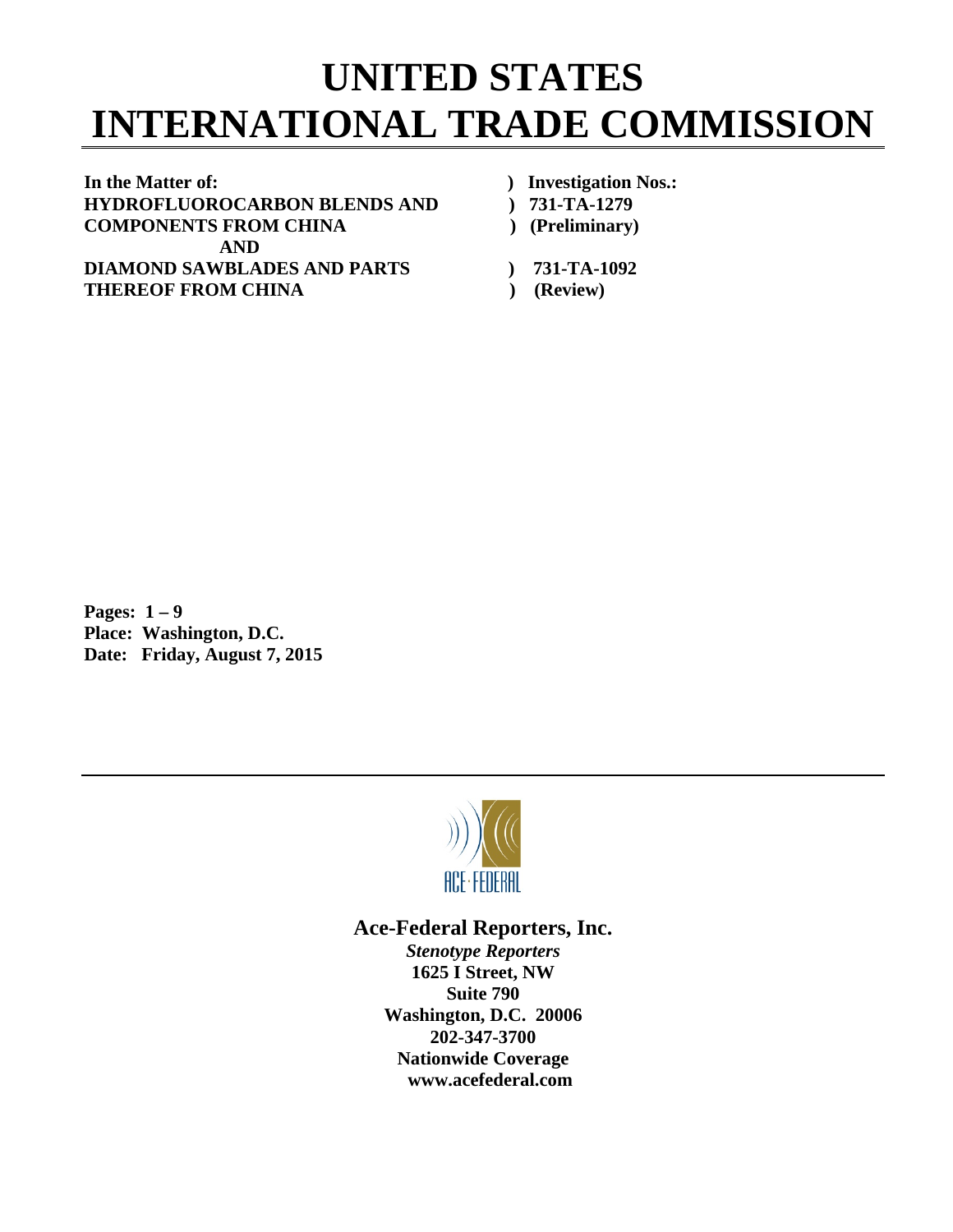1 THE UNITED STATES INTERNATIONAL TRADE COMMISSION 2 In the Matter of: ) Investigation No.: 3 ) 731-TA-1279 4 HYDROFLUOROCARBON ) (Preliminary) 5 BLENDS AND COMPONENTS ) 6 FROM CHINA ) 7 and 8 DIAMOND SAWBLADES AND (1) Investigation No.: 9 PARTS THEREOF FROM CHINA (2001) 731-TA-1092 10 ) (Review) 11 12 Friday, August 07, 2015 13 Main Hearing Room (Room 101) 14 U.S. International 15 Trade Commission 16 500 E Street, S.W. 17 Washington, D.C. 18 The meeting, commenced, pursuant to notice, at 19 11:00 a.m., before the Commissioners of the United States 20 International Trade Commission, the Honorable MEREDITH M. 21 BROADBENT, presiding. 22 23 24 25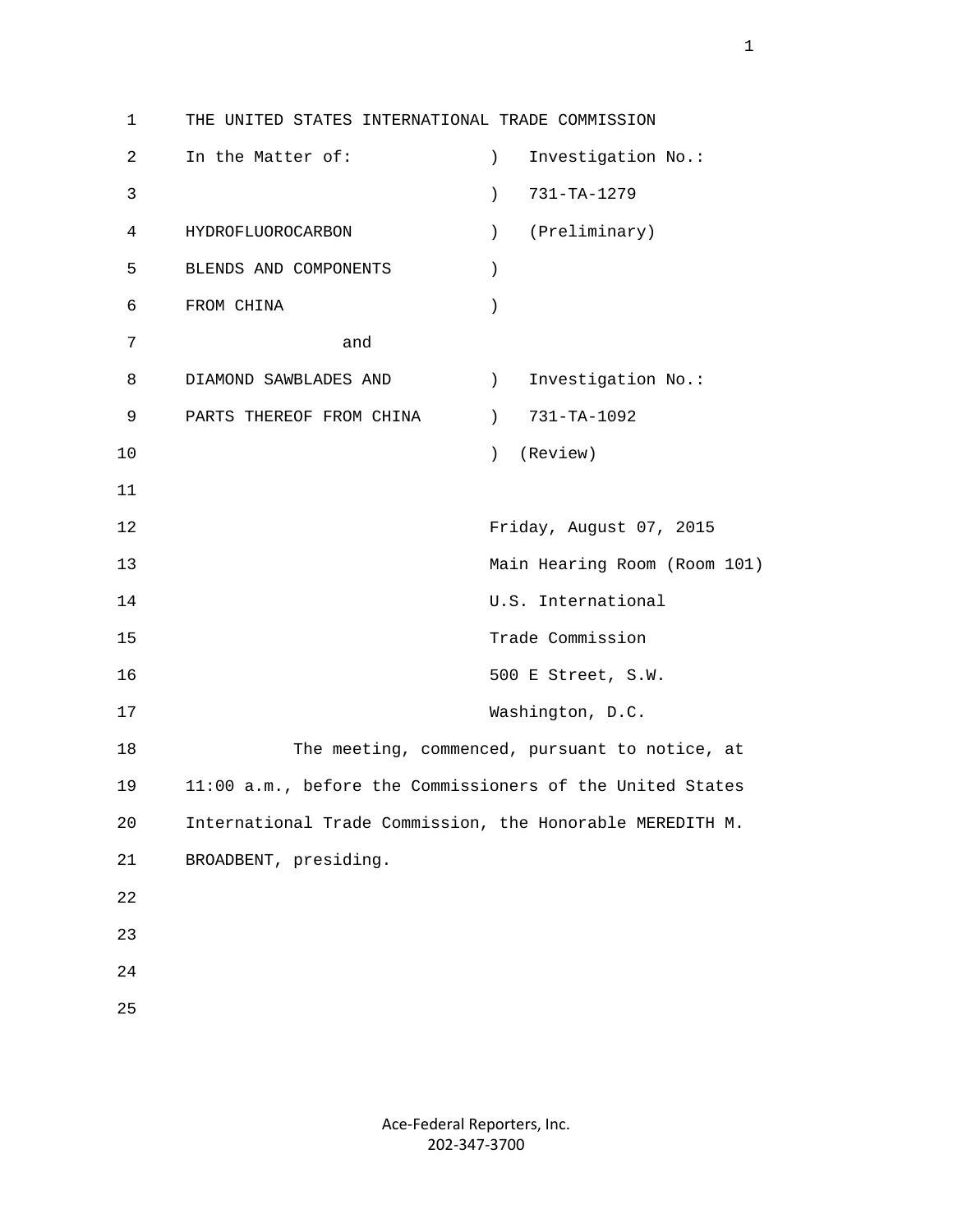1 APPEARANCES:

| 2  |                | On behalf of the International Trade Commission: |
|----|----------------|--------------------------------------------------|
| 3  | Commissioners: |                                                  |
| 4  |                | MEREDITH M. BROADBENT, CHAIRMAN                  |
| 5  |                | DEAN A. PINKERT, VICE CHAIRMAN (via telephone)   |
| 6  |                | IRVING A. WILLIAMSON, COMMISSIONER               |
| 7  |                | DAVID S. JOHANSON, COMMISSIONER (via telephone)  |
| 8  |                | F. SCOTT KIEFF, COMMISSIONER (via telephone)     |
| 9  |                | RHONDA K. SCHMIDTLEIN, COMMISSIONER (via         |
| 10 |                | telephone)                                       |
| 11 | Staff:         |                                                  |
| 12 |                | JOANNA LO, INVESTIGATOR                          |
| 13 |                | JEFFREY CLARK, INTERNATIONAL TRADE ANALYST       |
| 14 |                | MICHELE BREAUX, INTERNATIONAL ECONOMIST          |
| 15 |                | DAVID BOYLAND, ACCOUNTANT-AUDITOR                |
| 16 |                | WALEED NAVARRO, STATISTICIAN                     |
| 17 |                | KARL von SCHRILTZ, ATTORNEY-ADVISOR              |
| 18 |                | JAMES MCCLURE, SUPERVISORY INVESTIGATOR          |
| 19 |                |                                                  |
| 20 |                | MICHAEL SZUSTAKOWSKI, INVESTIGATOR               |
| 21 |                | DENNIS FRAVEL, INTERNATIONAL TRADE ANALYST       |
| 22 |                | AMELIA PREECE, INTERNATIONAL ECONOMIST           |
| 23 |                | JUSTIN JEE, ACCOUNTANT-AUDITOR                   |
| 24 |                | DAVID FISHBERG, ATTORNEY-ADVISOR                 |
| 25 |                | DOUGLAS CORKRAN, SUPERVISORY INVESTIGATOR        |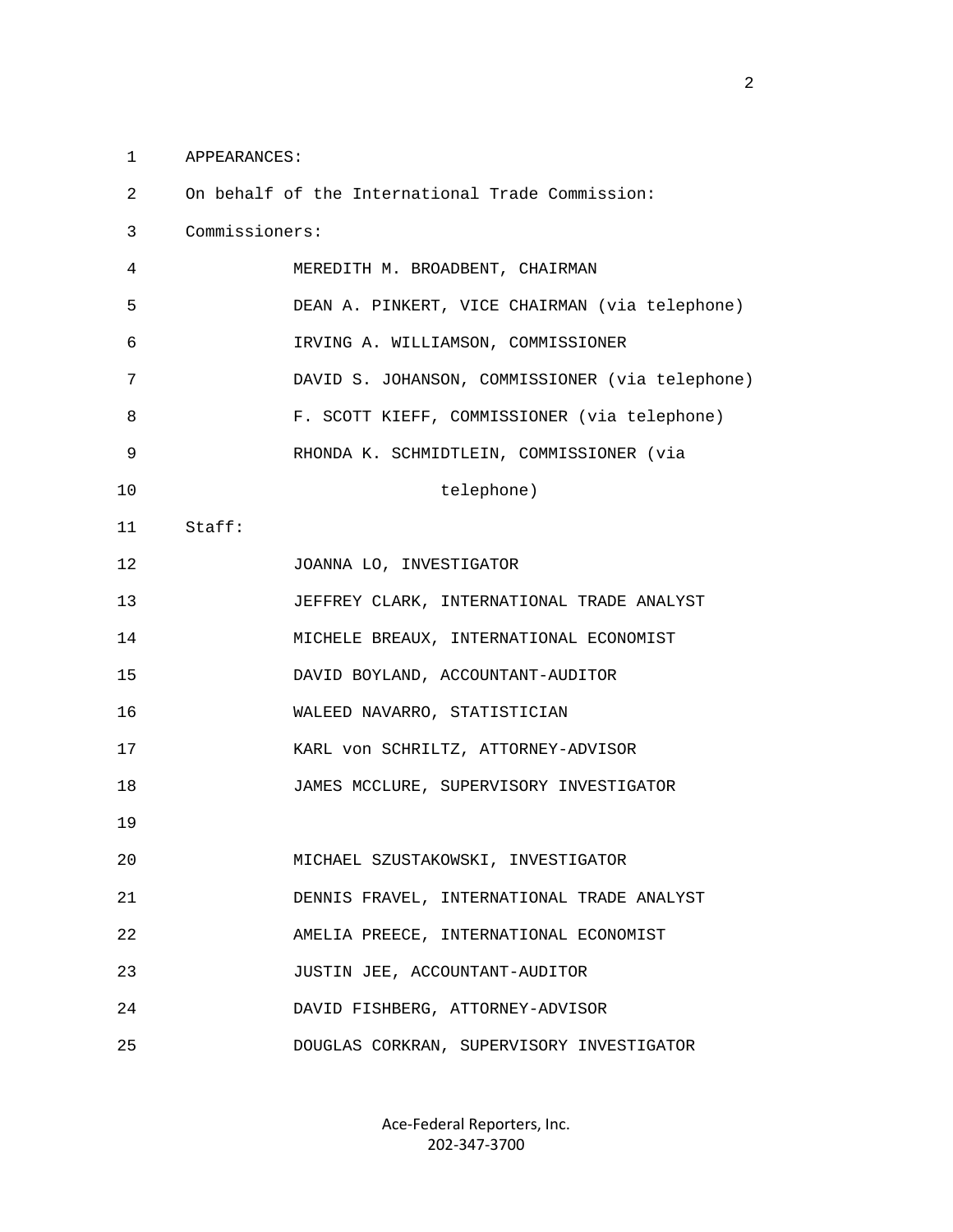| $\mathbf{1}$   | APPEARANCES (Continued)                    |
|----------------|--------------------------------------------|
| $\sqrt{2}$     | SHARON BELLAMY, PROGRAM SUPPORT SPECIALIST |
| $\mathsf{3}$   | SONIA PARVEEN, STUDENT INTERN              |
| $\overline{4}$ |                                            |
| 5              |                                            |
| $\sqrt{6}$     |                                            |
| $\overline{7}$ |                                            |
| $\,8\,$        |                                            |
| $\mathsf 9$    |                                            |
| $10$           |                                            |
| $11\,$         |                                            |
| $1\,2$         |                                            |
| $13$           |                                            |
| $14\,$         |                                            |
| $15\,$         |                                            |
| 16             |                                            |
| $17\,$         |                                            |
| $18\,$         |                                            |
| 19             |                                            |
| $2\,0$         |                                            |
| 21             |                                            |
| $2\sqrt{2}$    |                                            |
| 23             |                                            |
| $2\sqrt{4}$    |                                            |
| 25             |                                            |
|                |                                            |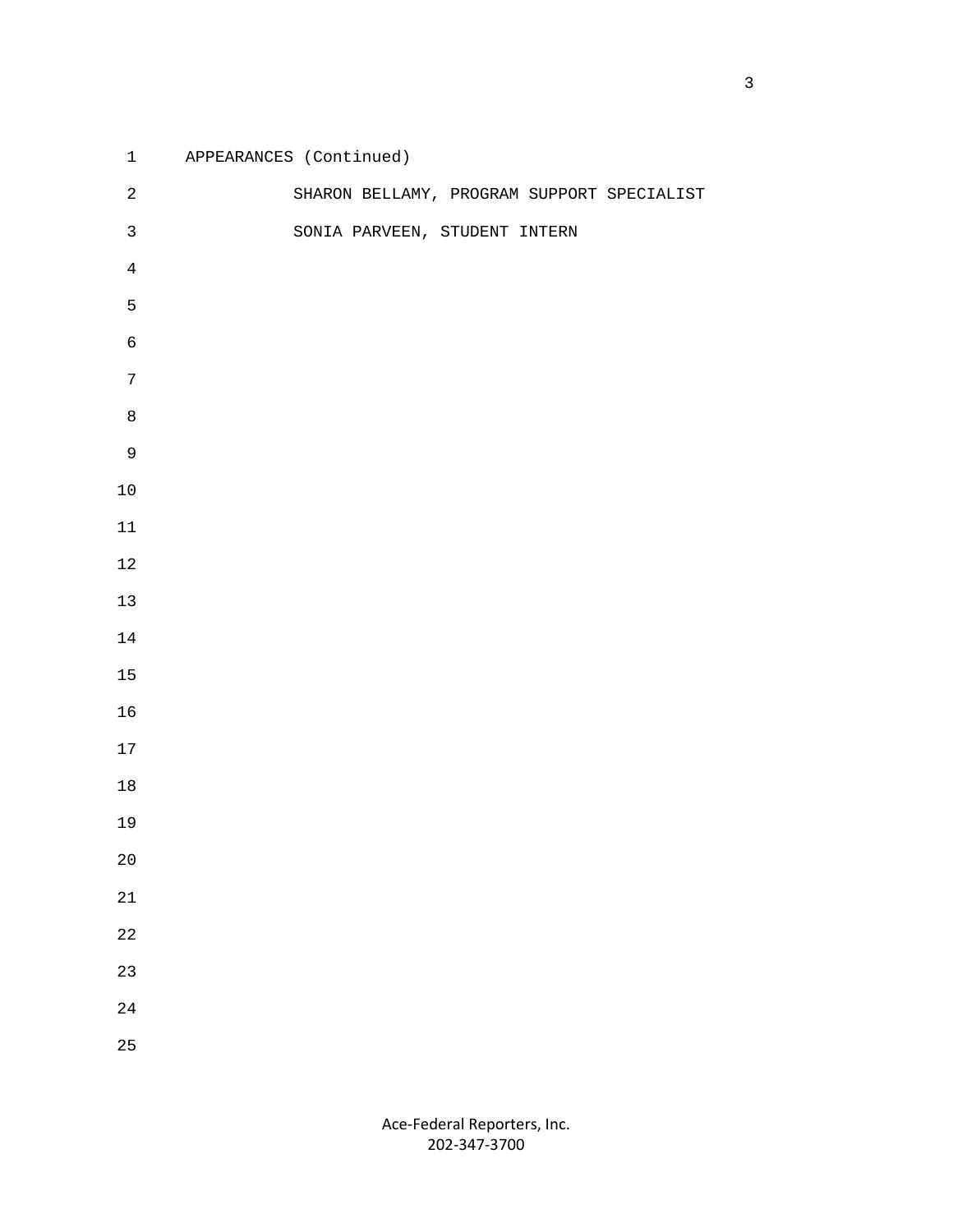| 1  | PROCEEDINGS                                                  |
|----|--------------------------------------------------------------|
| 2  | (11:00 a.m.)                                                 |
| 3  | CHAIRMAN BROADBENT: Good morning. This meeting               |
| 4  | of the U.S. International Trade Commission will now come to  |
| 5  | Welcome to Vice Chairman Pinkert and Commissioners<br>order. |
| 6  | Johanson, Kieff, and Schmidtlein who are participating by    |
| 7  | telephone from around the country I think.                   |
| 8  | Hello, guys, are you there?                                  |
| 9  | COMMISSIONER SCHMIDTLEIN: Good morning.                      |
| 10 | CHAIRMAN BROADBENT: Okay, I heard one voice.                 |
| 11 | VICE CHAIRMAN PINKERT: Good morning.                         |
| 12 | COMMISSIONER KIEFF: Good morning.                            |
| 13 | CHAIRMAN BROADBENT: There you are, okay. Great.              |
| 14 | I want to thank Commissioner Williamson for                  |
| 15 | keeping me company here today. I understand that there are   |
| 16 | no agendas for future meetings or outstanding action jackets |
| 17 | to consider.                                                 |
| 18 | Is there any objection to approval of the minutes            |
| 19 | of July 14, 16, and 29, 2015, or to Ratification List        |
| 20 | $15 - 008?$                                                  |
| 21 | (No response.)                                               |
| 22 | CHAIRMAN BROADBENT: Hearing no objection, they               |
| 23 | are approved.                                                |
| 24 | Next we turn to the vote on Investigation Number             |
| 25 | 731-1279, Hydroflurocarbon Blends and Components from China. |
|    |                                                              |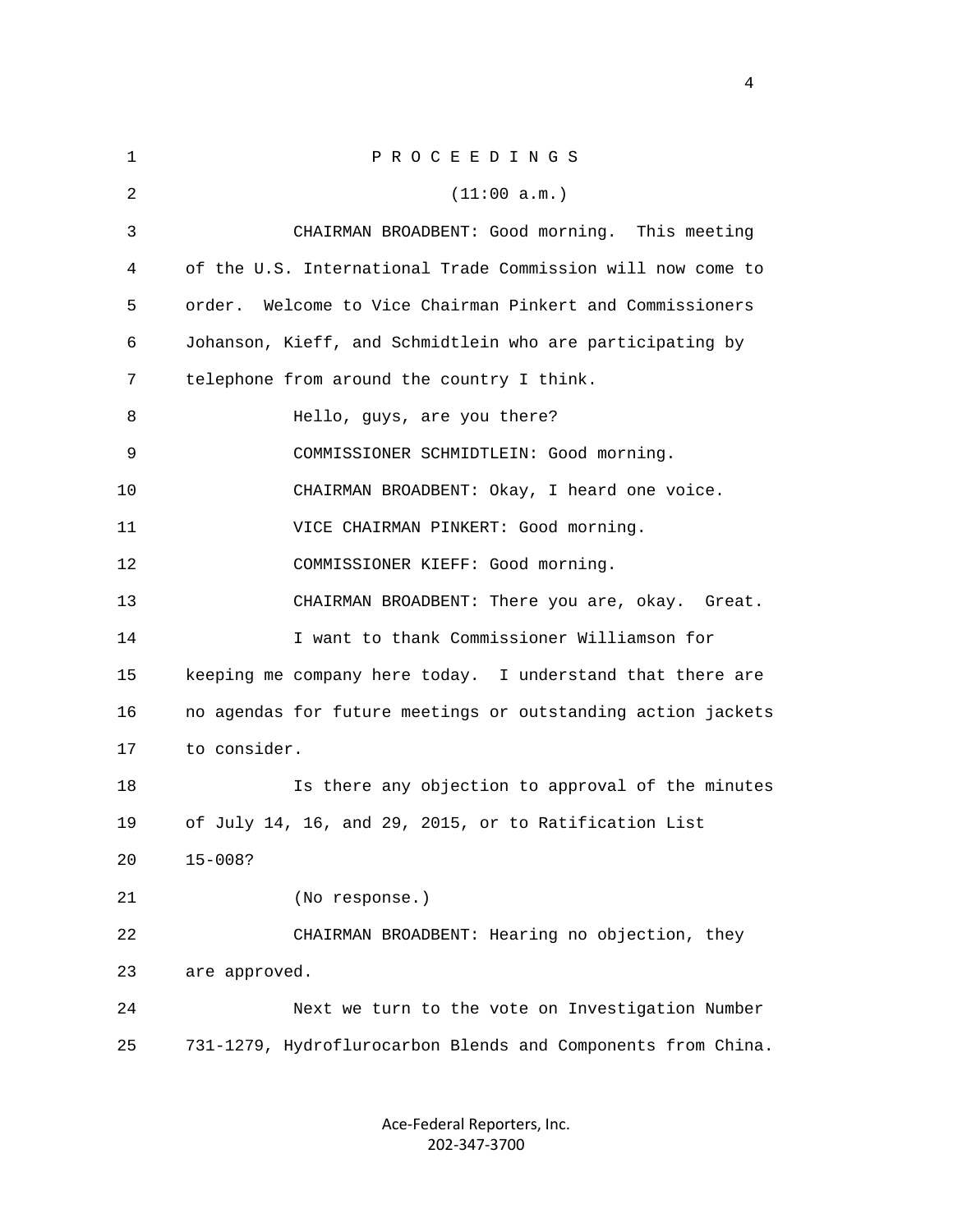1 Welcome to Mr. McClure and to the staff who participated in 2 these investigations. 3 Are there any questions for the staff? 4 (No response.) 5 CHAIRMAN BROADBENT: Are there any additions or 6 corrections to the staff report? 7 MR. McCLURE: Thank you, Madam Chairman. Jim 8 McClure, Office of Investigations. The report may be 9 approved as it stands. 10 CHAIRMAN BROADBENT: Is there any objection to 11 approval of the staff report? 12 (No response.) 13 CHAIRMAN BROADBENT: Hearing none, it is approved. 14 Madam Secretary, will you please call the roll? 15 MS. BELLAMY: Commissioner Williamson? 16 COMMISSIONER WILLIAMSON: I vote in the 17 affirmative. 18 MS. BELLAMY: Commissioner Schmidtlein? 19 COMMISSIONER SCHMIDTLEIN: I vote in the 20 affirmative. 21 MS. BELLAMY: Commissioner Broadbent? 22 COMMISSIONER BROADBENT: I vote in the 23 affirmative. 24 MS. BELLAMY: Commissioner Pinkert? 25 COMMISSIONER PINKERT: I vote in the affirmative.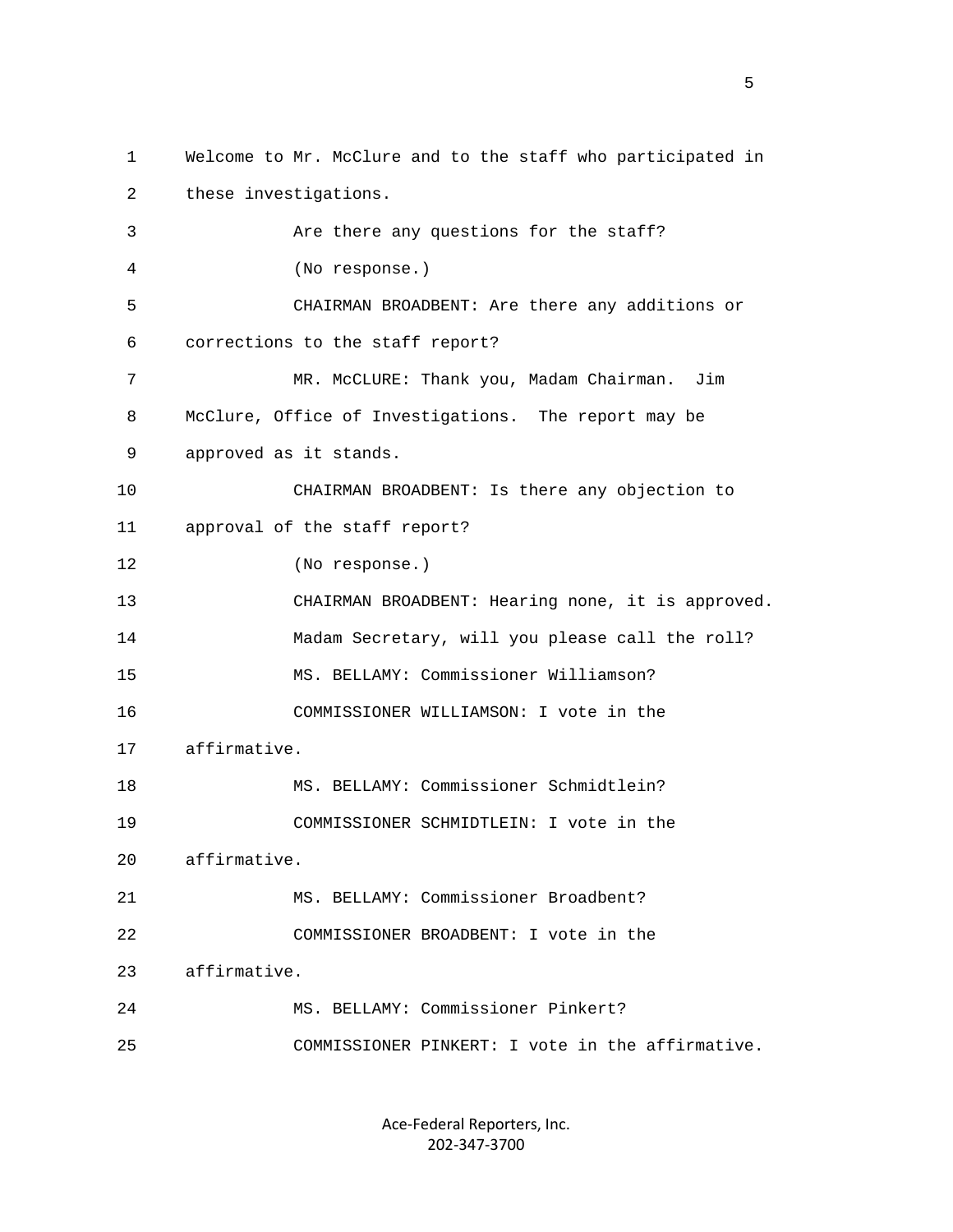1 MS. BELLAMY: Commissioner Kieff? 2 (Pause.) 3 Commissioner Kieff? 4 COMMISSIONER KIEFF: I vote in the affirmative. 5 MS. BELLAMY: Commissioner Johanson? 6 COMMISSIONER JOHANSON: I vote in the affirmative. 7 MS. BELLAMY: Madam Chairman, the Commission has 8 reached an affirmative determination in this investigation. 9 CHAIRMAN BROADBENT: Thank you, Madam Secretary. 10 Further information regarding these determinations will be 11 in the press release. Views of the Commission currently are 12 scheduled to be completed and filed on August 17th, 2015. 13 Thank you to all the staff who participated in 14 these investigations. 15 We will now take a moment for the staff to change 16 for the next vote. 17 (Pause.) 18 Next we turn to the vote on Investigation No. 19 731-1092, which is a Review, Diamond Sawblades and Parts 20 Thereof from China. 21 Welcome to Mr. Corkran and the staff who 22 participated in this investigation. 23 Are there any questions for the staff? 24 (No response.) 25 CHAIRMAN BROADBENT: Are there any additions or

> Ace‐Federal Reporters, Inc. 202‐347‐3700

 $\sim$  6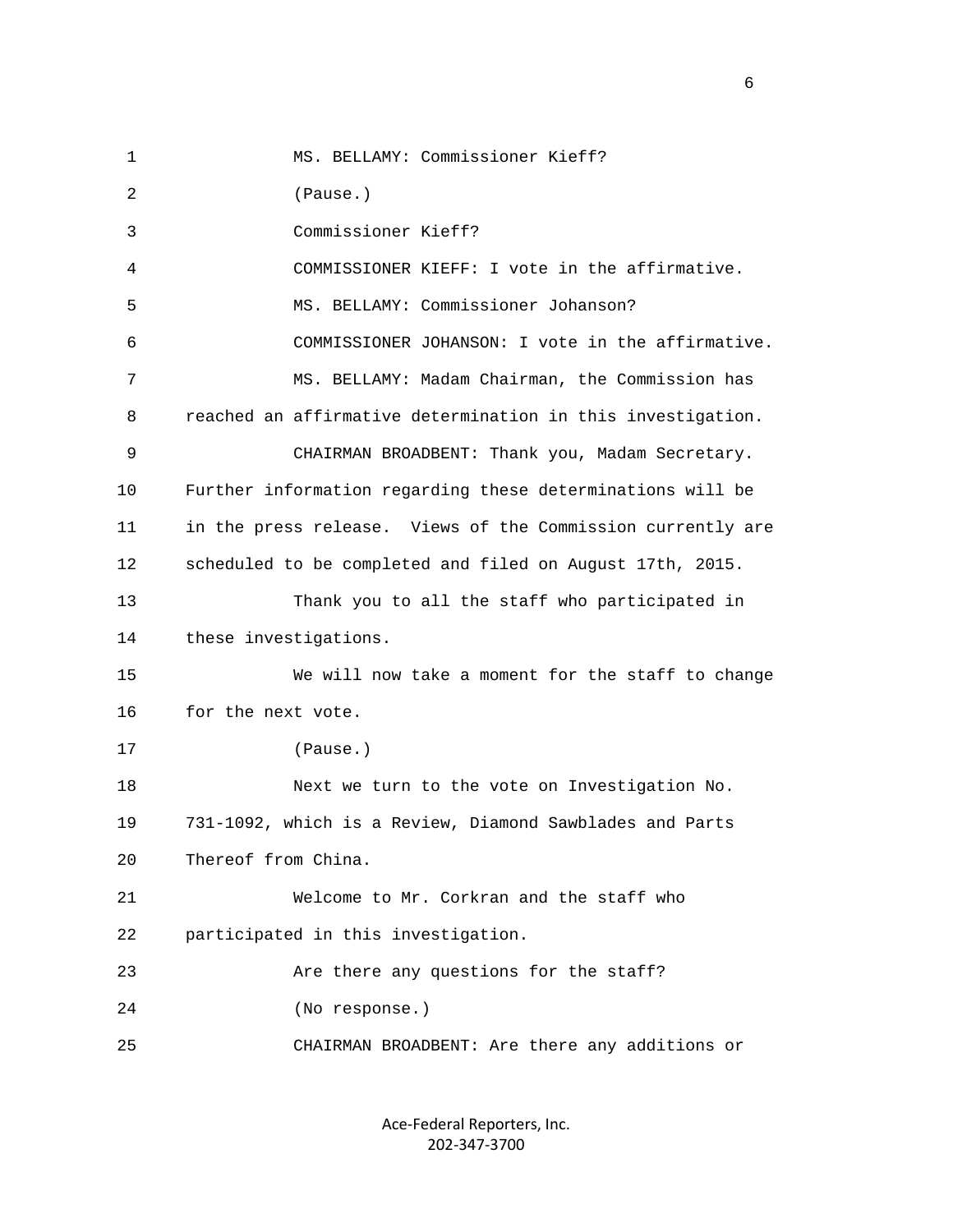1 corrections to the staff report?

 2 MR. CORKRAN: Douglas Corkran, Office of 3 Investigations. 4 Thank you, Chairman Broadbent. Staff proposes 5 that the staff report for the subject review be revised in 6 accordance with Memorandum INV-NN-055 dated August 6, 2015. 7 Staff has no further revisions. 8 CHAIRMAN BROADBENT: Thank you, Mr. Corkran. Is 9 there any objection or approval of the staff report as 10 revised? 11 (No response.) 12 CHAIRMAN BROADBENT: Hearing none, it is approved. 13 Madam Secretary, will you please call the roll? 14 MS. BELLAMY: Commissioner Kieff is not 15 participating. 16 Commissioner Broadbent? 17 COMMISSIONER BROADBENT: I vote in the 18 affirmative. 19 MS. BELLAMY: Commissioner Williamson? 20 COMMISSIONER WILLIAMSON: I vote in the 21 affirmative. 22 MS. BELLAMY: Commissioner Johanson? 23 COMMISSIONER JOHANSON: I vote in the affirmative. 24 MS. BELLAMY: Commissioner Schmidtlein? 25 COMMISSIONER SCHMIDTLEIN: I vote in the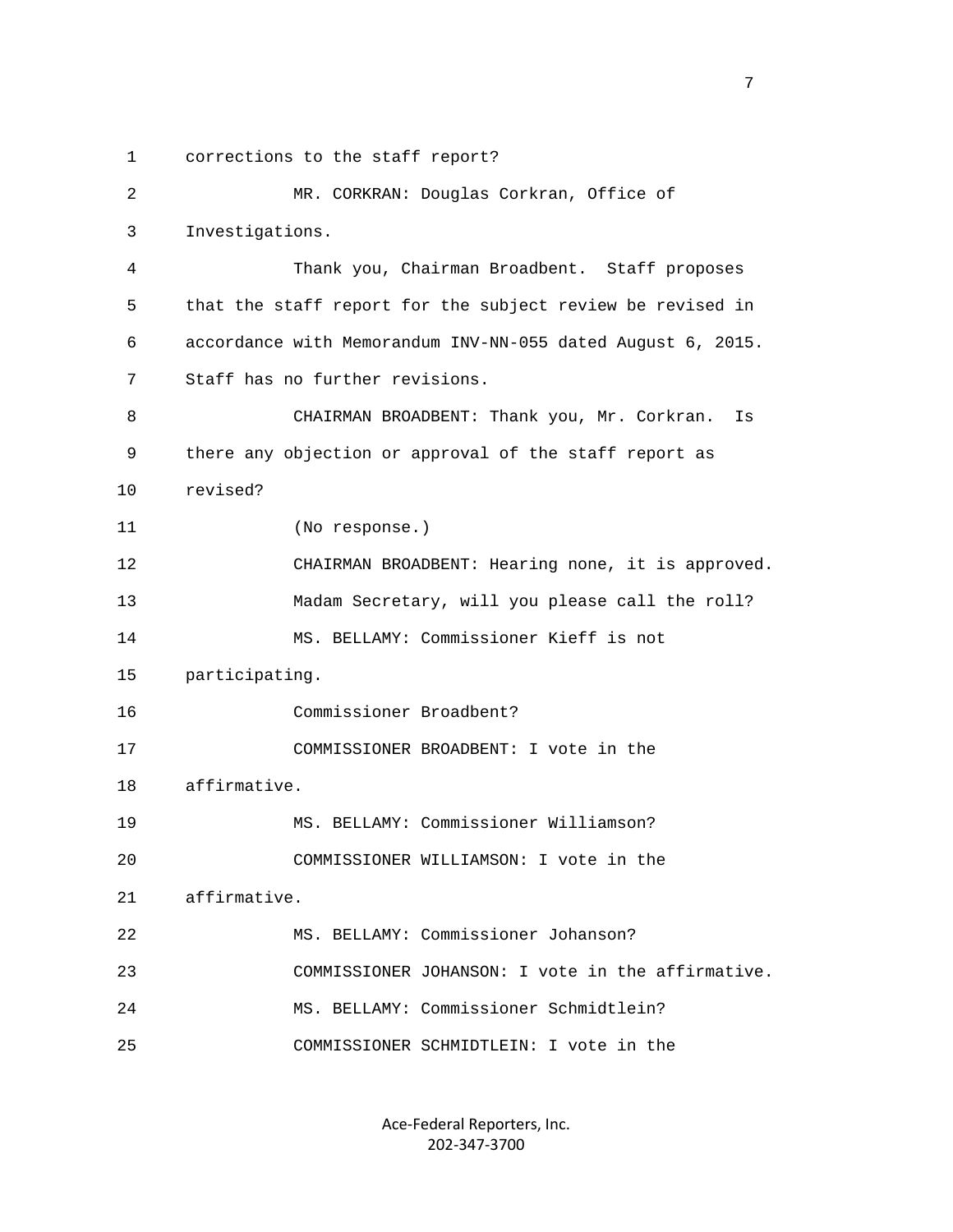1 affirmative.

| $\overline{2}$ | MS. BELLAMY: Commissioner Pinkert?                           |
|----------------|--------------------------------------------------------------|
| 3              | COMMISSIONER PINKERT: I vote in the affirmative.             |
| 4              | MS. BELLAMY: Madam Chairman, the Commission has              |
| 5              | reached an affirmative determination in this investigation.  |
| 6              | CHAIRMAN BROADBENT: Thank you, Madam Secretary.              |
| 7              | Further information regarding these                          |
| 8              | determinations will be in the press release. Views of the    |
| 9              | Commission currently are scheduled to be completed and filed |
| 10             | on September 2nd, 2015.                                      |
| 11             | Thank you to all the staff who participated in               |
| 12             | this investigation.                                          |
| 13             | Seeing that there is no other business before                |
| 14             | this Commission, this meeting is adjourned.                  |
| 15             | (Whereupon, at 11:04 a.m., the meeting was                   |
| 16             | adjourned.)                                                  |
| 17             |                                                              |
| 18             |                                                              |
| 19             |                                                              |
| 20             |                                                              |
| 21             |                                                              |
| 22             |                                                              |
| 23             |                                                              |
| 24             |                                                              |
| 25             |                                                              |